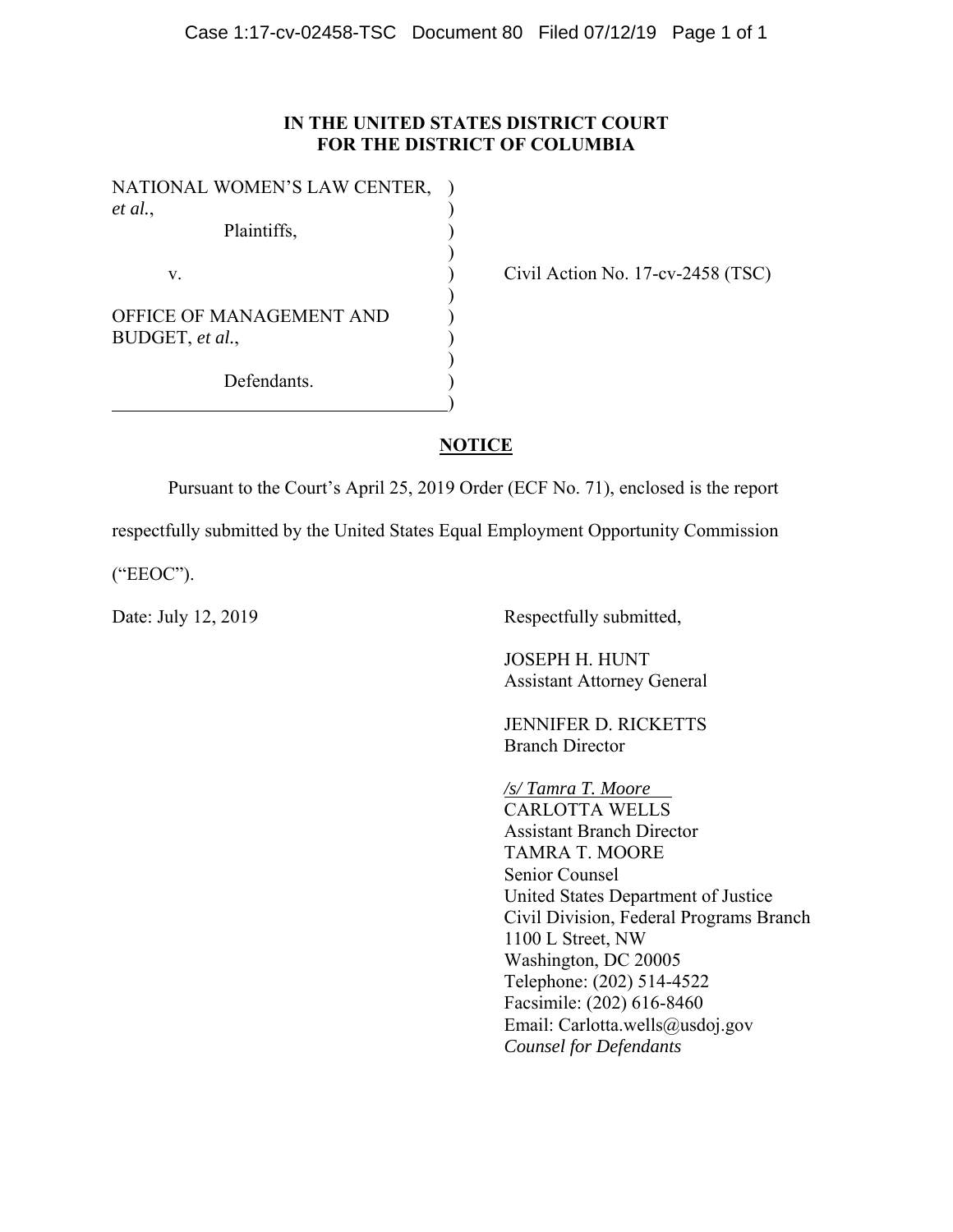## **DEFENDANT EEOC'S REPORT OF STEPS TO IMPLEMENT THE EEO-1 COMPONENT 2 DATA COLLECTION: SUBMITTED JULY 12, 2019**

### **Activities Since Submission of June 14, 2019 Status Report to Court**

 The Component 2 EEO-1 Online Filing System website, https://eeoccomp2.norc.org/, is operational and available for viewing by the public. On July 1, 2019, the following technical assistance materials were posted on the Component 2 EEO-1 Online Filing System website as a resource for filers: (1) sample form; (2) instruction booklet; (3) fact sheet; (4) initial notification letter; (5) FAQs; and (6) reference documents including job classification guide, 2017 NAICS codes, and postal code lookup file. Additionally, on July 10, 2019, data file upload specifications were made available to filers on the Component 2 EEO-1 Online Filing System website.

 Beginning on June 17, 2019, the Component 2 Helpdesk was staffed and operational with initial scripts and basic case management functionality.

On July 1, 2019, NORC, on behalf of the EEOC, mailed via the United States Postal Service an Initial Notification Letter notifying employers of the court's order and the information on the Component 2 EEO-1 Online Filing System website for the collection of 2017 and 2018 compensation data. Additionally, on July 2, 2019, NORC, on behalf of the EEOC, sent that information via an Initial Notification E-mail.

 On June 14, 2019, NORC delivered to the EEOC the draft Data Management Plan for review. On June 27, 2019, NORC delivered the final Data Management Plan.

NORC has drafted the data collection specifications and has finalized the design of the webbased Computer-assisted Web Interview (CAWI) data collection instrument which will be available for all filers on July 15, 2019. NORC is continuing to work on a data file upload function and validation process which is expected to be available as an additional data collection method no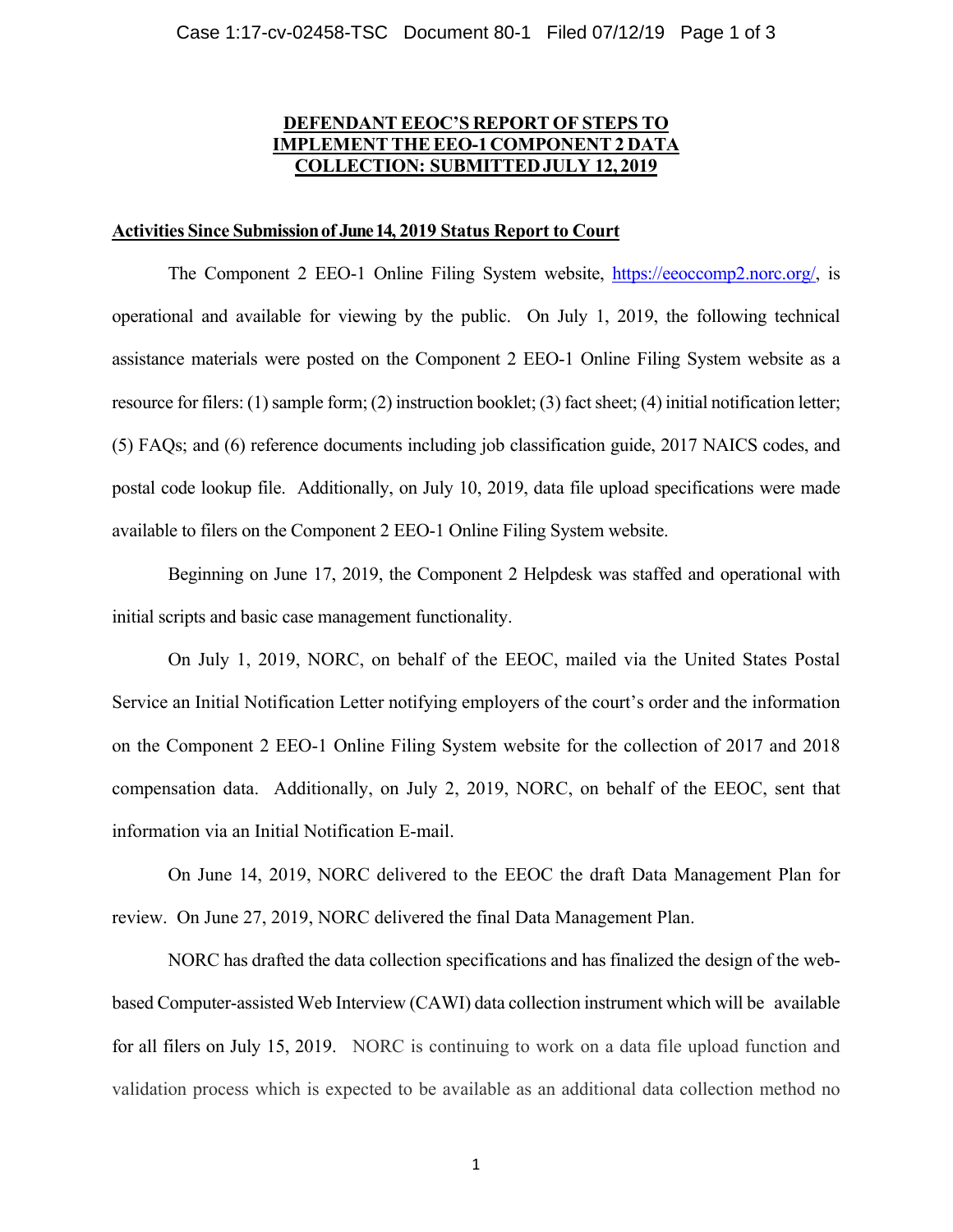### Case 1:17-cv-02458-TSC Document 80-1 Filed 07/12/19 Page 2 of 3

later than August 15, 2019.

On June 26, 2019, the modification to the Task Order to add collection of 2017 Component 2 data was sent to NORC for review and signature. On July 11, 2019, the modification was fully executed and awarded to NORC by EEOC.

#### Activities Anticipated from July 12, 2019 – July 26, 2019

Pursuant to the schedule provided in the EEOC's June 14, 2019 status report to the court, on July 12, 2019, NORC plans to mail via the United States Postal Service letters to employers with login information for the Component 2 EEO-1 Online Filing System portal. On July 15, 2019, NORC also plans to send emails to employers with login information for the Component 2 EEO-1 Online Filing System portal.

The Component 2 EEO-1 Online Filing System portal will open on July 15, 2019. On July 15, 2019, the EEOC will post a notice on its public website at www.eeoc.gov notifying filers when the portal has opened.

NORC expects to post a "User's Guide" on the Component 2 EEO-1 Online Filing System website, https://eeoccomp2.norc.org/, on July 15, 2019.

The EEOC also plans to issue a press release on July 15, 2019, notifying the public of the opening of the Component 2 EEO-1 Online Filing System portal.

**Status**: The EEOC is currently on track to open the Component 2 data collections for calendar years 2017 and 2018 from July 15, 2019 through September 30, 2019. As noted in Defendants' notices of May 14, May 24, and June 14, 2019 (ECF Nos. 76, 77 and 78), the EEOC is now determining the response rates for EEO-1 data submitted over the last four years to be used to assess whether the EEOC is "on track" to "complete" the Component 2 data collection by September 30, 2019, as defined by the Court's April 25 Order (ECF No. 71). At this point (and at least until employers